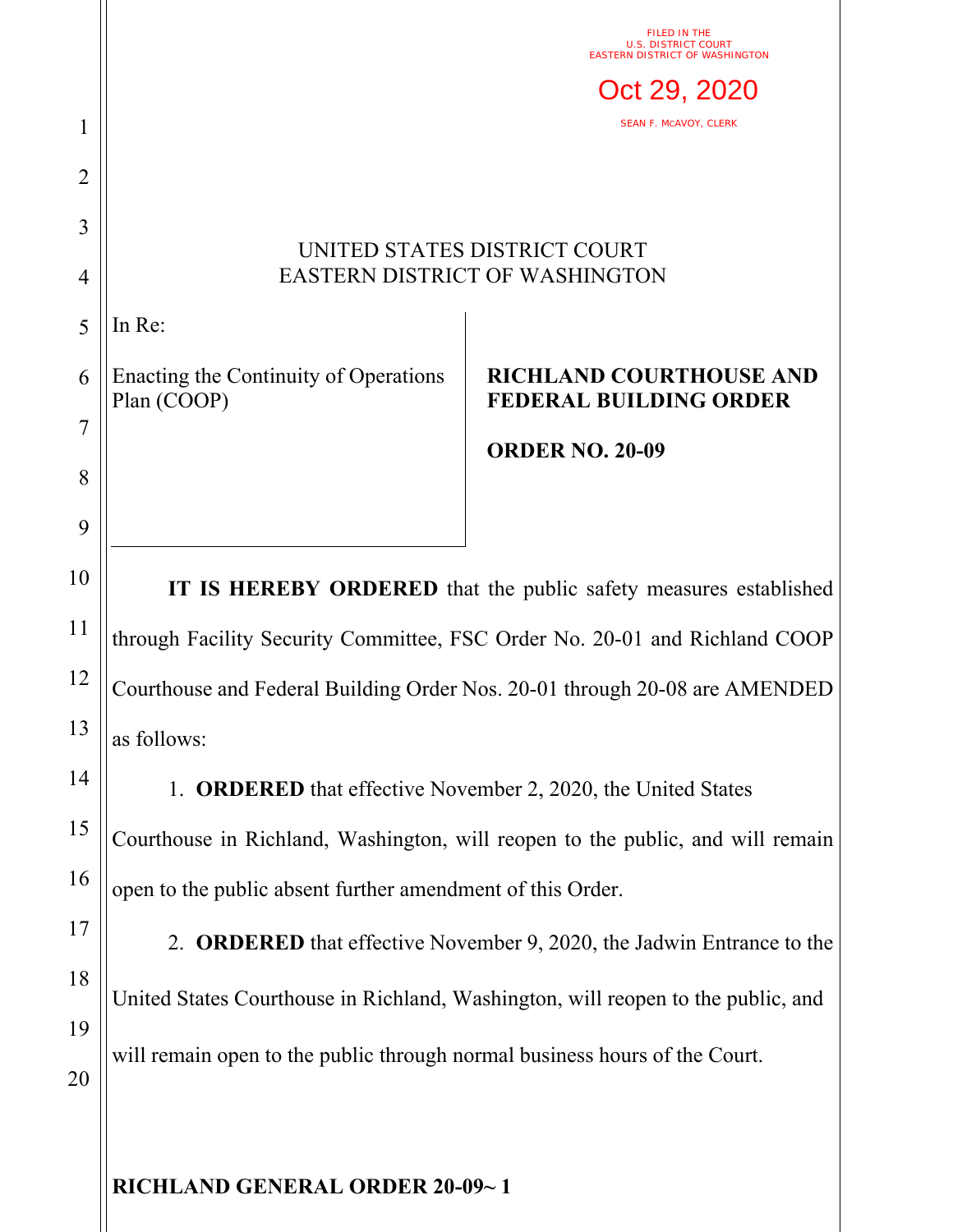3. **ORDERED** that effective November 2, 2020, the United States District Clerk's Office and Probation and Pretrial Services Office in the Richland Courthouse will be open and physically accessible to the public during normal hours of operations.

5 6 7 8 9 Furthermore, the Centers for Disease Control and Prevention and other public health authorities have advised taking precautions to slow the spread of COVID-19, including the use of face coverings or masks (hereinafter "masks") in public settings, therefore, in consultation with the Facility Security Committee for the Richland Federal Building and Courthouse, it is **FURTHER**:

4. **ORDERED** that effective immediately, all persons seeking entry to, or occupying the United States Courthouse in Richland, Washington must wear a mask. The mask, when worn, must completely conceal the wearer's nose and mouth at all times.

5. The following individuals are **exempt** from the requirement to wear a face covering:

•Children younger than five years old; and

•Persons with a medical condition, mental health condition, or disability that prevents wearing a face covering. This includes, but is not limited to, persons with a medical condition for whom wearing a face covering could

10

11

1

2

3

4

20

## **RICHLAND GENERAL ORDER 20-09~ 2**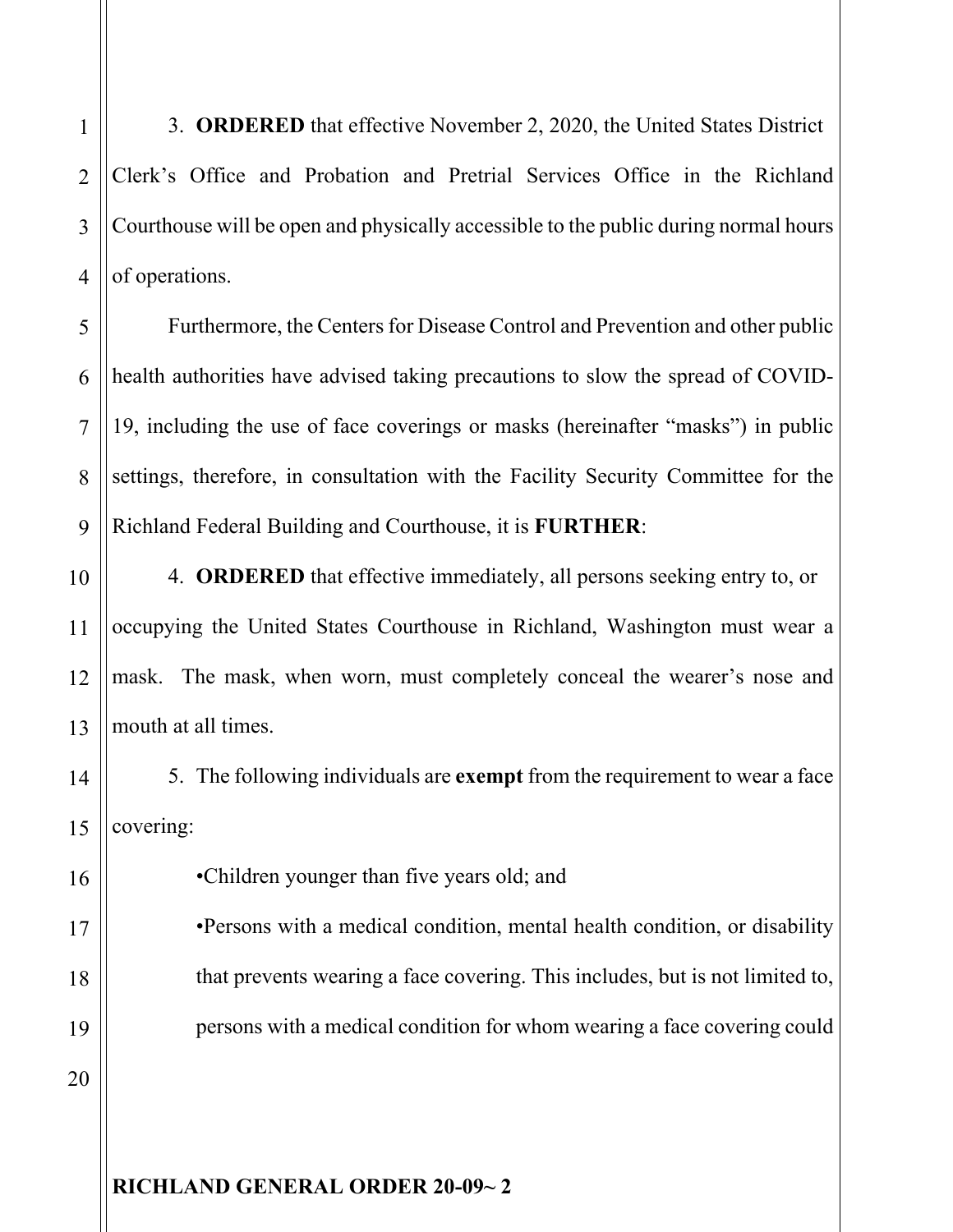1

2

obstruct breathing or who are unconscious, incapacitated, or otherwise unable to remove a face covering without assistance.

6. **ORDERED** that the Clerk of Court may provide masks for visitors required to attend court hearings, but all other visitors are to provide their own masks. Family members and other gallery members reporting without a face covering will not be permitted to enter the courthouse and will be redirected to call the public telephone conference line.

7. **ORDERED** that court employees working in a private office or workspace, which permits at least six feet of physical distance from other persons, are excepted from the requirement to wear a mask while in that private workspace. Masks shall be worn by court employees in all general office or public areas in which physical distancing is not achievable.

8. **ORDERED** that the United States Marshal, his Deputies, and the Court Security Officers shall wear masks when transporting inmates and attending Court proceedings. In addition, inmates shall wear masks while in transport and participation in Court proceedings.

20 9. **ORDERED** that the United States Marshal, his Deputies, and the Court Security Officers shall enforce this Order by denying entry to those individuals not wearing a mask and removing individuals who gain entry to the courthouse then remove their masks in violation of this Order.

## **RICHLAND GENERAL ORDER 20-09~ 3**